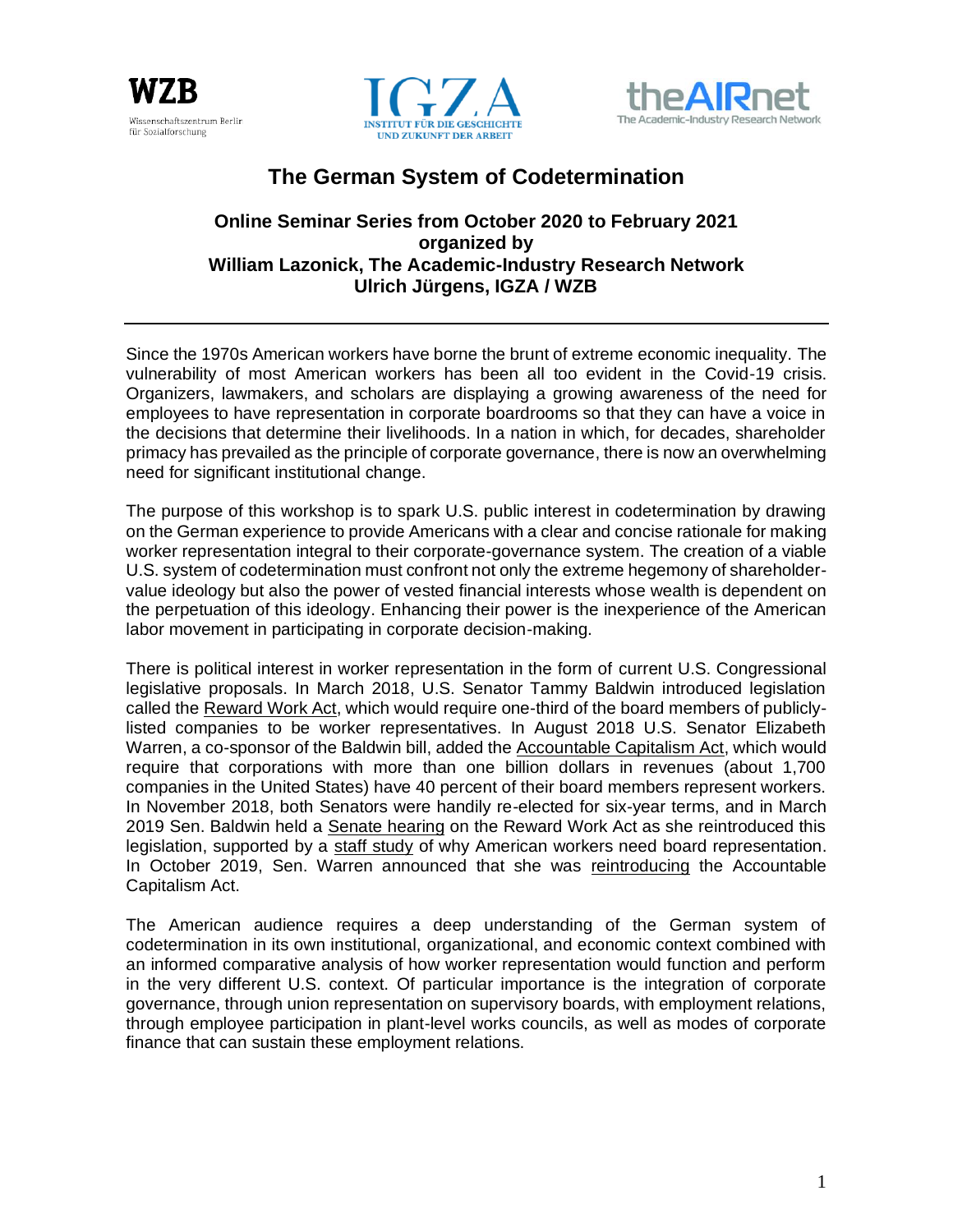#### **Program Overview**

The original plan was to have an in-person workshop in Berlin in late March 2020, but the pandemic forced cancellation. Instead, we are running the workshop as a series of six twohour online seminars, with the following schedule:

| <b>Date</b>       | <b>Topic</b>                                                |
|-------------------|-------------------------------------------------------------|
| October 23, 2020  | Welcome and keynote presentation                            |
| November 13, 2020 | Investment in productive capabilities                       |
| December 4, 2020  | Corporate governance and codetermination                    |
| January 15, 2021  | Employment relations and productive performance             |
| February 5, 2021  | Shareholder value and the German business system            |
| February 26, 2021 | Lessons of the German business system for the United States |

All sessions start at 9:00am (Eastern Time)/3:00pm (Central European) and run for two hours.

#### **Project organizers:**

**William Lazonick** is President of the Academic-Industry Research Network and Emeritus Professor of Economics at University of Massachusetts. He is currently a Canadian Institute for Advanced Research (CIFAR) Fellow and an Open Society Fellow. Previously, Lazonick was Assistant and Associate Professor of Economics at Harvard University, Professor of Economics at Barnard College of Columbia University, and Distinguished Research Professor at INSEAD in France. He has professorial affiliations with SOAS, University of London and Institut Mines-Télécom in Paris. He earned a B.Com. (Commerce and Finance) at the University of Toronto, M.Sc. (Economics) at London School of Economics, and Ph.D. (Economics) at Harvard University. He holds honorary doctorates from Uppsala University and the University of Ljubljana. Lazonick's research focuses on the social conditions of innovation, socioeconomic mobility, employment opportunity, income distribution, and economic development in advanced and emerging economies. The [Institute for New](about:blank)  [Economic Thinking](about:blank) has funded much of his research over the past decade.

**Ulrich Jürgens** studied political science and economics at the Free University of Berlin, receiving his PhD in 1977 and habilitation in 1989. He is currently visiting researcher in the Globalization, Work, and Production Group at Wissenschaftszentrum Berlin für Sozialforschung (WZB), with which he has been affiliated since 1977. At WZB, from 2003 to 2011, he was head of the Knowledge, Production Systems, and Work Group, and in 2011- 2012 head of the Globalization, Work, and Production Group. Since 2009, he has also served as scientific head of the Institut für Arbeit und Personalmanagement (IFAP) of the Volkswagen AutoUni. His current projects include a comparison of personnel systems in Japanese and German automotive companies. With Martin Krzywdzinski, he is co-author of *New Worlds of Work: Varieties of Work in Car Factories in the BRIC Countries*, Oxford University Pres, 2016.